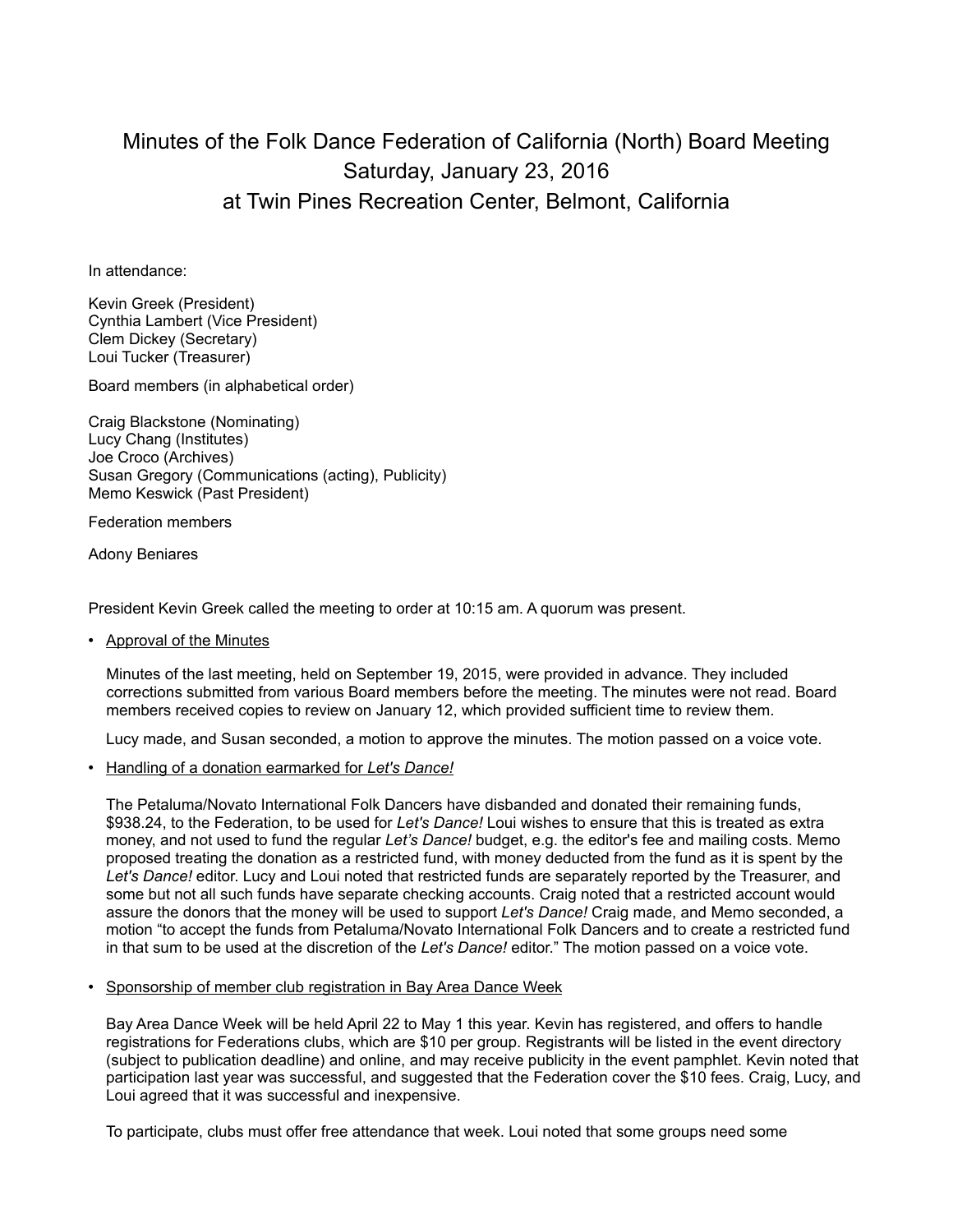adjustment (e.g. member donations) to pay rent. And some groups may not have control of the entrance charge.

Loui made, and Clem seconded, a motion to have Kevin handle the registrations, and to have the Federation reimburse Kevin for the registrations fees. The motion carried on a voice vote.

Susan offered to design a Bay Area Dance Week full-page ad for the March *Let's Dance*. Clubs need to be registered by February 11 to be in the booklet. Later registrants will be listed online only. The *Let's Dance!* deadline is February 1.

• Proposal to drop libraries which have not paid dues

Alicia La Fetra (absent) reported that eight libraries have not responded to a request for dues, which she sent in August, 2015. The libraries, with due date of renewal noted, are:

Lincoln Center, Gen. Lib. of Performing Arts, NY (Jan 2012) BYU Harold B. Lee, Serials Section, UT (Jan 2012) San Jose State Univ., King Library Periodicals, CA (Oct 2013) Univ. of Illinois at Chicago, Serials Section, IL (Jan 2014) Humboldt State Univ., Periodicals Section, CA (Jan 2014) Chesnutt Library, Fayetteville State Univ., NC (Mar 2014) Penrose Library-DU, Serials Dept., CO (Jan 2015) Universitaetsbibliotek, Frankfurt Germany (Jan 2014)

Craig suggested dropping all but the two California libraries. Lucy noted that all had received a second notice. Memo made, and Susan seconded, a motion "to instruct Alicia to send one more year to California libraries, and send another notice. Send an email telling other six that we will drop them, as they have not renewed." The motion passed on a voice vote.

## • Consideration of the 10% discount for memberships through EBSCO

EBSCO (a subscription aggregator for European libraries) notified Alicia that the Federation has traditionally provided a 10% membership discount for their clients. An inquiry revealed that EBSCO had an unsigned letter from the Federation offering them the 10% discount. These memberships cover eight European libraries. Clem, Craig and Loui noted that the arrangement provided several reliable renewals at low administrative cost. Craig noted that the European memberships gave the Federation a worldwide presence. Memo made, and Craig seconded, a motion "to continue with the 10% discount, and have the current President reissue the letter." The motion passed on a voice vote. Loui recommends that Alicia send Kevin's letter as a PDF.

• President (Kevin)

Kevin thanked Wendy Ellis for bringing to our attention a Federal grant program. Loui explained that the Federal government has a yearly matching grants program for Federal employee donations to non-profit corporations. Charities must apply and be approved to be eligible for the matching grants. The application window is December 18 and January 29. Approved charities may also receive some non-directed donations. Loui volunteered to fill out the application, to be sent to the Committee on Federal Charities.

• Treasurer (Loui) - written report included

Memo noted that the Federation Cup and CD sales were not shown as part of the Officer's Ball. Loui explained that those items, while coincident with the Ball, were in other budget categories.

Loui noted that individual donations are short, not tracking to the \$3200 in the budget.

• Institutes (Lucy)

Lucy notified theBoard that the Institute Committee will investigate Memo's earlier proposal that the Federation coordinate touring instructors visiting Federation clubs. Memo suggested that the Federation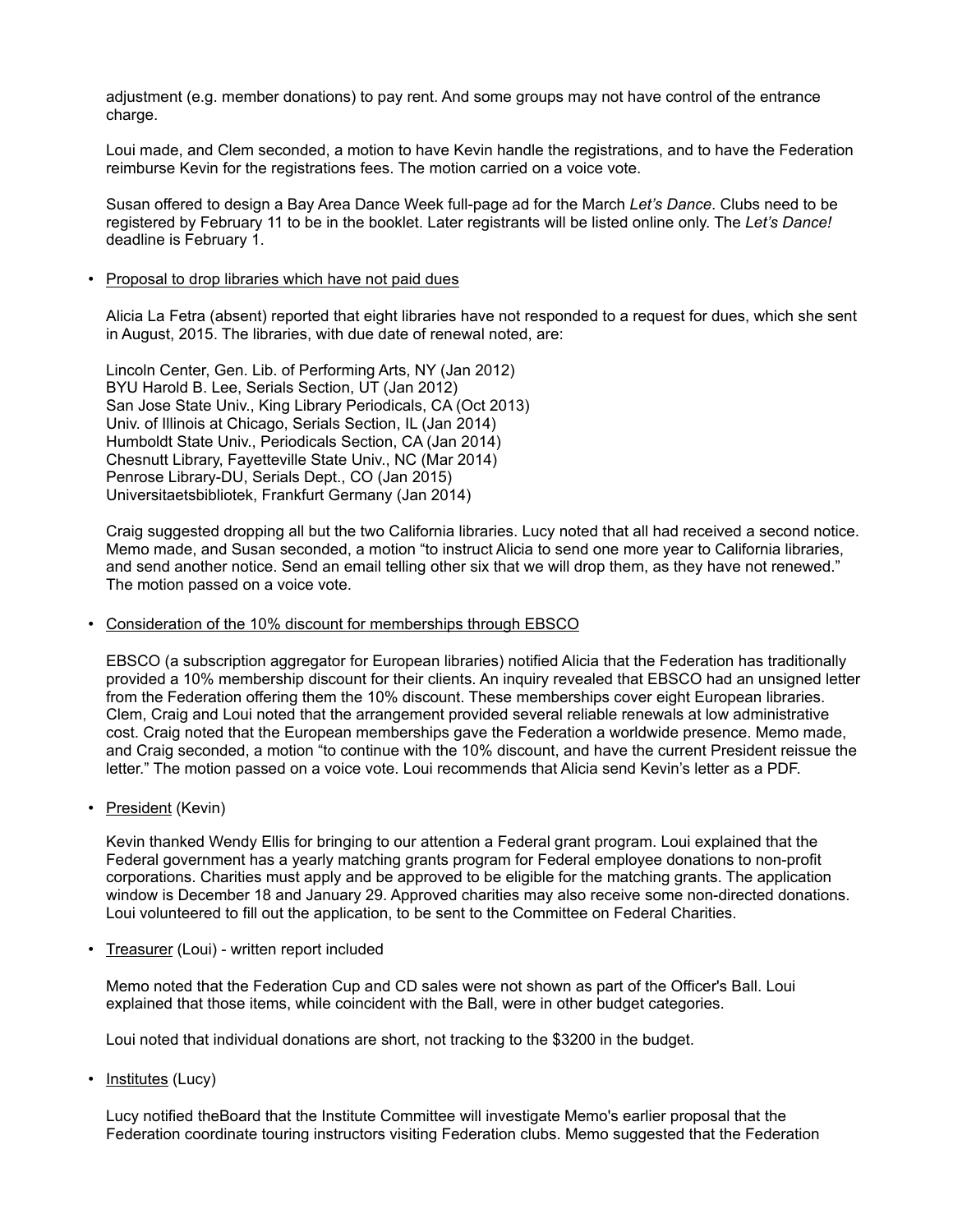partially subsidize air fares, noting that Chico and other clubs are contributing toward the air fare expense for Sonia and Cristian's September visit.

• Vice President (Cynthia)

The Sacramento Scholarship Ball, to held next Saturday (January 30) has \$619 in pledges. Requests for partner dances outnumber those for non-partner dances.

Sacramento may hold a New Dancers Festival in the summer.

• Past President (Memo)

Memo brought two triptychs for Federation advertising. He also noted that various free newspapers may run Public Service Advertisements (PSAs).

Memo thanked all who had provided contact information for Past Presidents.

Chico is participating in Sonia Dion/Cristian Florescu tour this fall. They will visit Chico on Thursday, September 15. Memo is looking for Romanian scores to Sonia and Cristian dances. Loui suggested contacting Susan Worland or Maimon Miller.

Memo is working with Petra Dragneva of Varna, Bulgaria, over Skype to teach his singers Bulgarian songs. Memo said he is willing to be a BOD representative supporting New Dancer Festivals.

• Communications and Publicity (Susan) - no report

Loui noted that she is down to a single "How I started Folk dancing" cartoon from Susan, and additional cartoons require stories from Federation members.

• Finance (Laura Douglass/absent) – no report

Loui noted that the proposed budget for June 1, 2016 – May 31, 2017 is due to be submitted in March and to be approved in April.

• Archives (Joe)

The committee was contacted by David Vinokur to survey Marcel Vinokur's folk dance collection. Joe, Laura, Loui, and Sabine Zappe visited Marcel's house and found a large, unsorted collection of boxes. Some boxes contained attendance records, playlists and books. The boxes also contained a large collection of folk dance periodicals, including *Let's Dance!* (from 1946), *Viltis, Grapevine,* and publications from Berkeley Folk Dancers, The Ontario Folk Dance Association, Madelynne Green (founder of the Mendocino camp), and Idyllwild Folk Dance Workshop. The committee did not examine all the boxes, and did not find phonograph records or MiniDiscs in the boxes which they did survey. If phonograph records are found, they may have fewer scratches than other extant copies. David and his two brothers would like any material which features Marcel. We could advertise in *Let's Dance!* items which might be salable, e.g. back issues of *Viltis*.

- Secretary (Clem) no report
- Nominating (Craig) written report

All four officers have agreed to run for an additional term. Memo and Loui noted that the nominations need to be published in the March *Let's Dance!*

The Blossom Festival is tentatively set for April 24. A firm date will be available after San Francisco City College starts accepting reservations for spring events. We may have a new Dancers Festival the same day, but it is a lot of work. Blossom Festival is scheduled on a Sunday because the campus facility is not available on a Saturday.